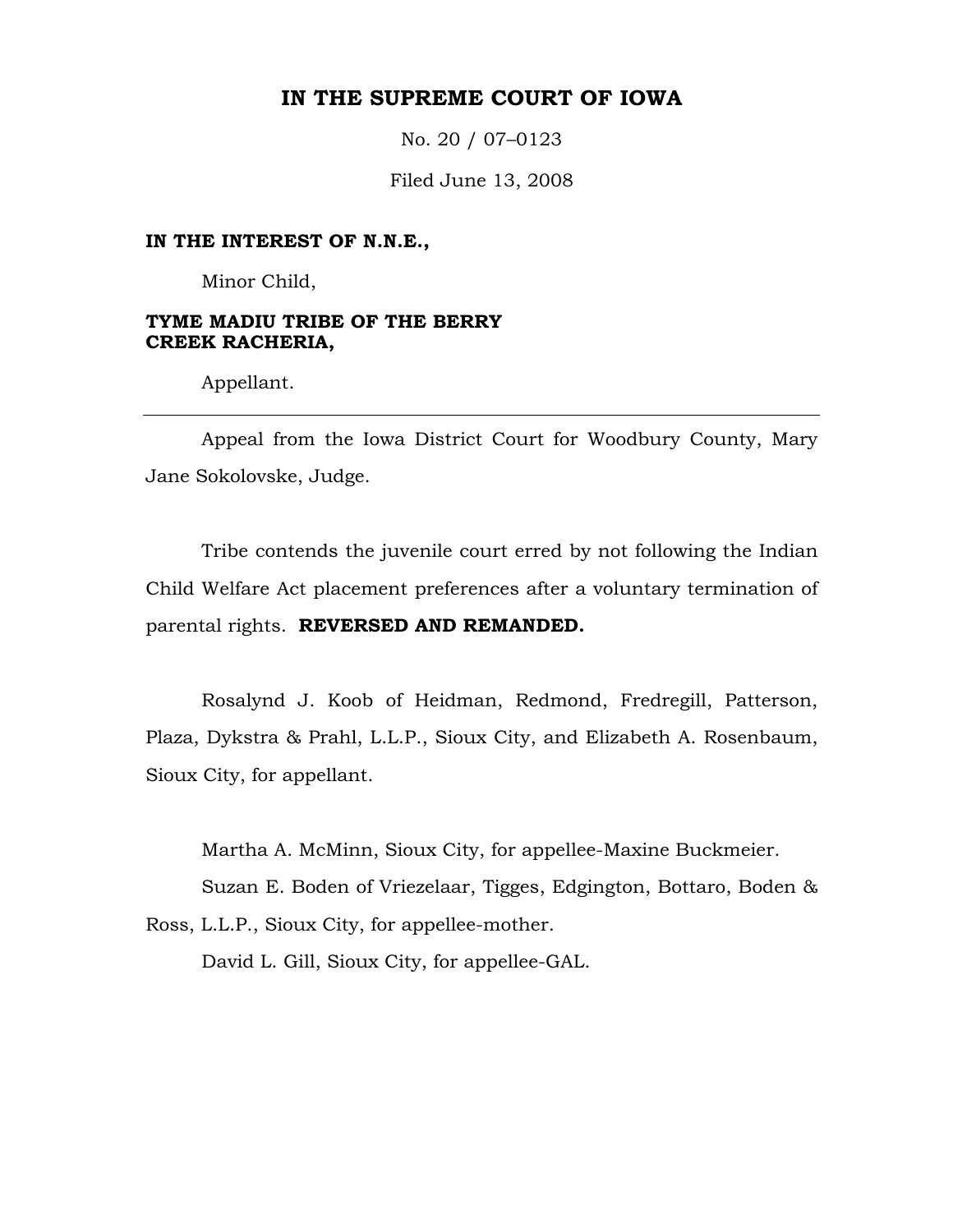## **STREIT, Justice**.

 Shannon, an Iowa resident, is a member of a federally recognized Indian tribe located in California. She became pregnant and decided to give the child up for adoption. She chose a non-Indian family from Arizona to adopt her child. Because her child is eligible for membership in the tribe, the federal and Iowa Indian Child Welfare Acts (ICWA) apply to the child custody proceedings. On appeal, the tribe contests the preadoptive placement of the child with the prospective adoptive family rather than an Indian family in accordance with Iowa ICWA placement preferences. Because we find the Iowa ICWA placement preferences unconstitutional, the federal ICWA placement preferences, which include a "good cause" exception for a parent's request, govern. We remand for the court to determine whether good cause exists to deviate from the federal ICWA placement preferences.

#### **I. Facts and Prior Proceedings.**

 Shannon lived in Sioux City, Iowa. In late 2005, she became pregnant. She was approximately twenty years old, unmarried, and the mother of two other children. Shannon decided she was unable to care for an additional child and chose to give the child up for adoption. Shannon was referred to Maxine Buckmeier, an adoption attorney in Sioux City. With Buckmeier's help, Shannon chose Jena and Paul, an Arizona couple, to adopt the child. Buckmeier assumed the role of Jena and Paul's attorney.

 Shannon is an enrolled member of the Tyme Maidu Tribe of the Berry Creek Rancheria, which is located in California. Terilynn Steele, the tribe's ICWA program director, informed Buckmeier Shannon's unborn child would be eligible for tribe enrollment.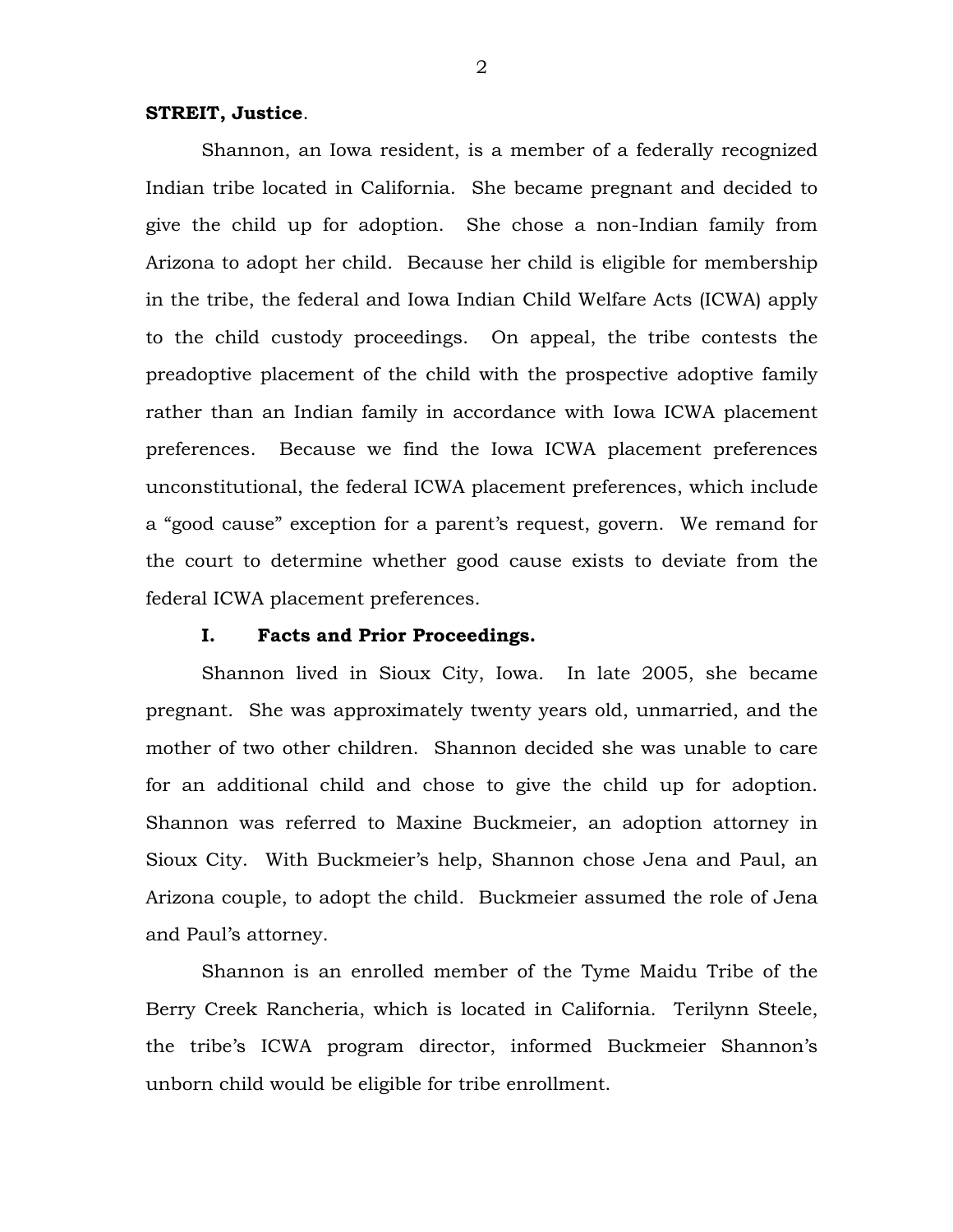Shannon gave birth to Nairobi on June 6, 2006. She named two men as possible fathers. On June 9, Shannon signed a release which gave custody of Nairobi to Buckmeier. The stated purpose was "to permit [Buckmeier] to file a petition in juvenile court for the termination of [Shannon's] parental rights . . . ." Buckmeier gave Nairobi to Jena and Paul who have cared for the child since June 9. Buckmeier filed the petition to terminate Shannon's parental rights on June 16. The same day, the juvenile court appointed Buckmeier to serve as Nairobi's custodian.

Jena and Paul told Steele the child was in their care, and a court hearing was scheduled for June 19. Shannon was scheduled to appear in the district court to give her consent to the release of custody and termination of her parental rights for purposes of furthering the adoption. Steele stated such a hearing could not take place because Buckmeier had not formally notified the tribe of the hearing.

 On June 19, Shannon appeared before the district court and presented the court with her "Consent to Termination of Parental Rights Pursuant to the Indian Child Welfare Act," which the court certified. It included the following statement:

I have the right under the Indian Child Welfare Acts to require that the placement preferences of these Acts be followed. I request that my child not be placed with my extended family, but with the family that I have selected who is non-Native American. I understand that the Tyme Maidu Tribe may or may not grant my request.

 The following day, Buckmeier sent to the tribe by certified mail, a notice explaining the tribe's rights in the proceedings and the date of the next scheduled hearing (July 27). Included with the notice was a copy of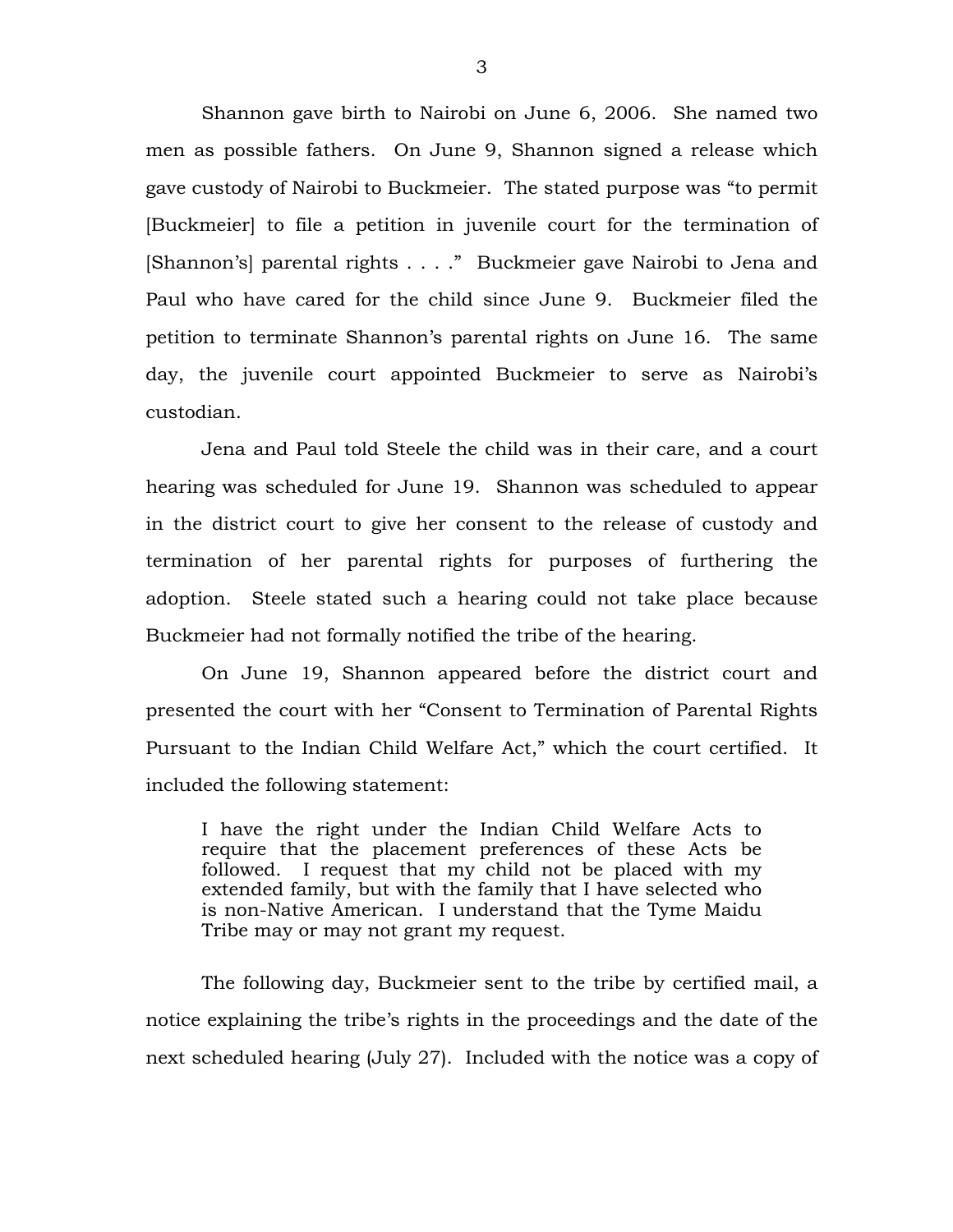the petition which noted Nairobi had been "in the possession and control of the prospective adoptive parents" since June 9.

 On July 25, the tribe filed a motion to intervene and request for continuance. Shannon, Suzan Boden (Shannon's attorney), Buckmeier, and the child' s guardian ad litem all appeared before the court on July 27. The court granted the tribe's motion to intervene and continued the hearing until August 30 in order for the tribe to investigate the proposed adoptive placement of the child. *See* 25 U.S.C. § 1911(*c*) (2006) (granting an Indian child's tribe the right to intervene); Iowa Code § 232B.5(14) (2005) (same).

On the day before the August 30 hearing, the tribe faxed to the court and the parties a copy of an August 11 tribal resolution which stated among other things (1) Nairobi was eligible for membership in the tribe, (2) its belief ICWA had been violated because "a custody proceeding occurred without notice to the Tribe," (3) its intent to exercise its right to preferred placement if Shannon relinquishes her parental rights, and (4) its appointment of Steele as the tribe's representative. The court continued the hearing until November 1 in order for the parties to explore their legal options in light of the tribe's resolution.

 On November 1, a hearing was held before the juvenile court. Buckmeier and Boden (Shannon's attorney) objected to Steele appearing telephonically. Buckmeier noted the tribe had plenty of time to retain counsel and appear on the date of the hearing. The guardian ad litem took the position Steele should not be allowed to present evidence because she was not a lawyer. Steele requested a continuance in order to appear by person. She stated it was the tribe's position Nairobi should not have been removed from the state of Iowa without prior notice to the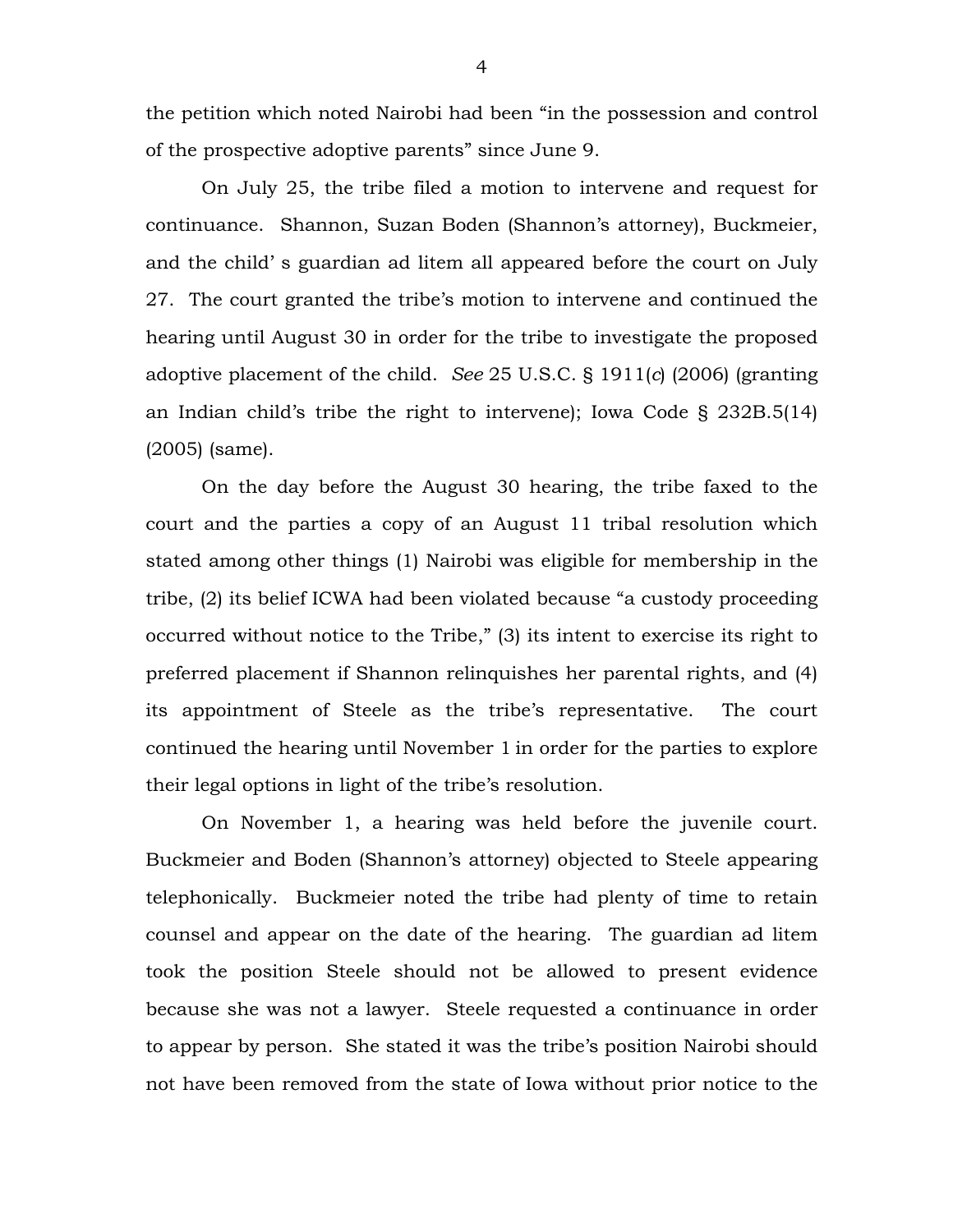tribe because such placement constituted foster care or a preadoptive placement.

 After noting the only issue before it was termination of Shannon's parental rights and not the adoptive placement, the juvenile court denied Steele's motion to continue, allowed her to stay on the telephone but prohibited her from presenting any evidence. Shannon testified she was consenting to the termination of her rights.

On November 20, prior to the juvenile court's ruling, the tribe issued a subpoena seeking the Interstate Compact on Placement of Children (ICPC) records for Nairobi. Buckmeier moved to quash the subpoena and a hearing was set for December 12. On November 22, the tribe filed a motion to vacate the June 16 custody order, terminate the ICPC removal, and return the child to Iowa or place the child with a tribe-approved family.

 The juvenile court entered an order on December 26 terminating the parental rights of Shannon and the putative fathers. It found the court's September 1 order notified the tribe that participation in the November 1 hearing "was to be done by appearing in person and with legal counsel" and that the tribe had not made a timely request to appear by telephone. The court further ordered Buckmeier to continue to serve as Nairobi's guardian and custodian.

 On January 17, 2007, the tribe filed a notice of appeal from the termination order. On the same date, the tribe filed a motion requesting the juvenile court to rule on Buckmeier's motion to quash. It also refiled its motion to vacate the custody order.

 The next day, the juvenile court issued an order finding Buckmeier met the requirements of Iowa Code chapter 600A and all state and federal ICWA requirements. The court also found the tribe's motion to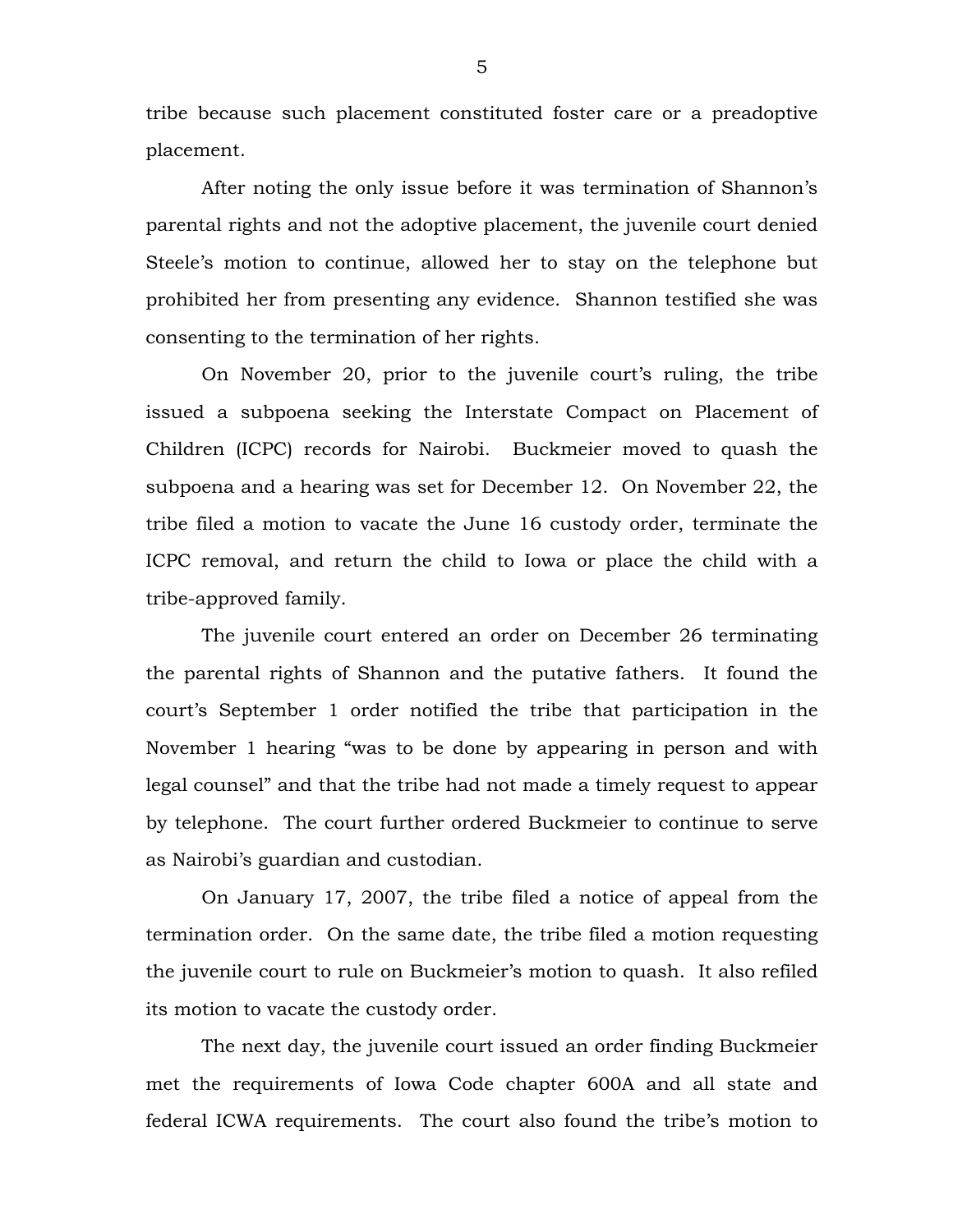vacate and its subpoena seeking ICPC records were moot due to the December 26 order terminating the mother's parental rights.

 On January 19, the tribe amended its notice of appeal to challenge the termination order and the appointment of Buckmeier as guardian and custodian.

 On appeal, the tribe argues (1) the juvenile court erred when it found the parental rights termination proceedings were conducted in compliance with the state and federal ICWA; (2) the juvenile court erred when it held the tribe had to be represented by legal counsel; (3) the juvenile court erred when it overruled the tribe's motion to participate telephonically; (4) the juvenile court erred when it permitted Gerald Denney to testify at the termination hearing when he was not timely disclosed as a witness and was not qualified as an ICWA expert; and (5) the juvenile court erred when it held the tribe's motion to vacate and Buckmeier's motion to quash the tribe's subpoena were mooted by the court's order terminating Shannon's parental rights. The tribe requests we reverse all of the orders of the juvenile court except the order permitting it to intervene.

 The appellees—Buckmeier, Shannon, and David Gill (the child's guardian ad litem)—contend the juvenile court fully complied with both the federal and Iowa ICWA. In the alternative, they contend the Iowa ICWA is unconstitutional to the extent it allows a tribe to interfere with a private adoption.

## **II. Scope of Review.**

The standard of review in juvenile proceedings is de novo. *In re J.D.F.*, 553 N.W.2d 585, 587 (Iowa 1996). We review statutory interpretations for correction of errors of law. *In re R.E.K.F.*, 698 N.W.2d 147, 149 (Iowa 2005). Evidentiary rulings and rulings on motions are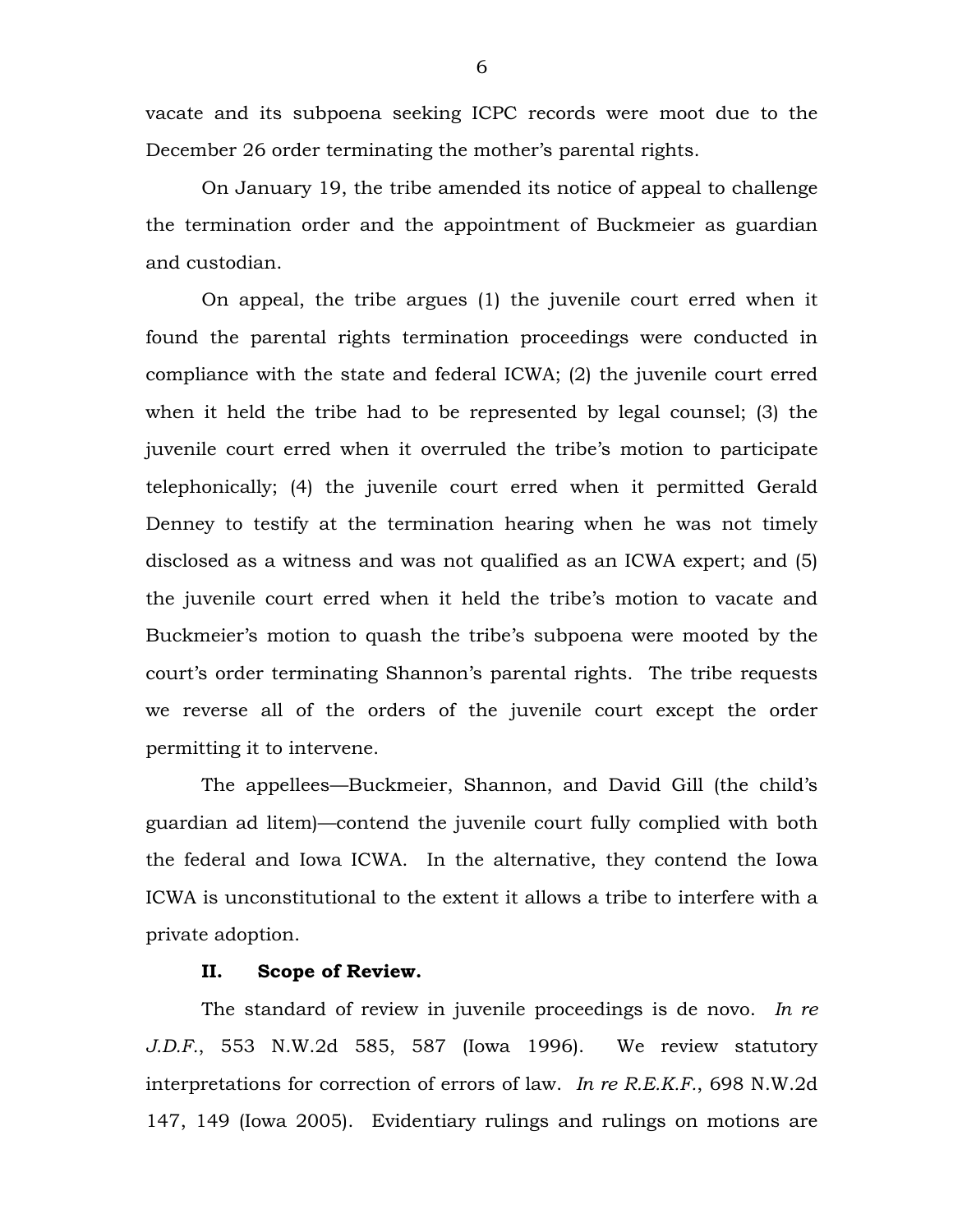generally reviewed for abuse of discretion. *In re E.H. III*, 578 N.W.2d 243, 245 (Iowa 1998). Constitutional challenges to a statute are reviewed de novo. *Wright v. Iowa Dep't of Corr.*, 747 N.W.2d 213, 216 (Iowa 2008).

### **III. Merits.**

Congress passed the Indian Child Welfare Act in 1978. *See* 25 U.S.C. §§ 1901–1963. The legislation

was the product of rising concern in the mid-1970's over the consequences to Indian children, Indian families, and Indian tribes of abusive child welfare practices that resulted in the separation of large numbers of Indian children from their families and tribes through adoption or foster care placement, usually in non-Indian homes.

*Mississippi Band of Choctaw Indians v. Holyfield*, 490 U.S. 30, 32, 109 S. Ct. 1597, 1600, 104 L. Ed. 2d 29, 36 (1989); *see also* 25 U.S.C. § 1901 (providing congressional findings including "that an alarmingly high percentage of Indian families are broken up by the removal, often unwarranted, of their children from them by nontribal public and private agencies and . . . placed in non-Indian foster and adoptive homes and institutions"). ICWA established "minimum Federal standards for the removal of Indian children from their families and the placement of such children in foster or adoptive homes which . . . reflect the unique values of Indian culture . . . ." 25 U.S.C. § 1902.

Congress envisioned a patchwork of laws to protect Indian children and their families. The federal ICWA provides:

In any case where State or Federal law applicable to a child custody proceeding under State or Federal law provides a higher standard of protection to the rights of the parent or Indian custodian of an Indian child than the rights provided under this subchapter, the State or Federal court shall apply the State or Federal standard.

*Id*. § 1921.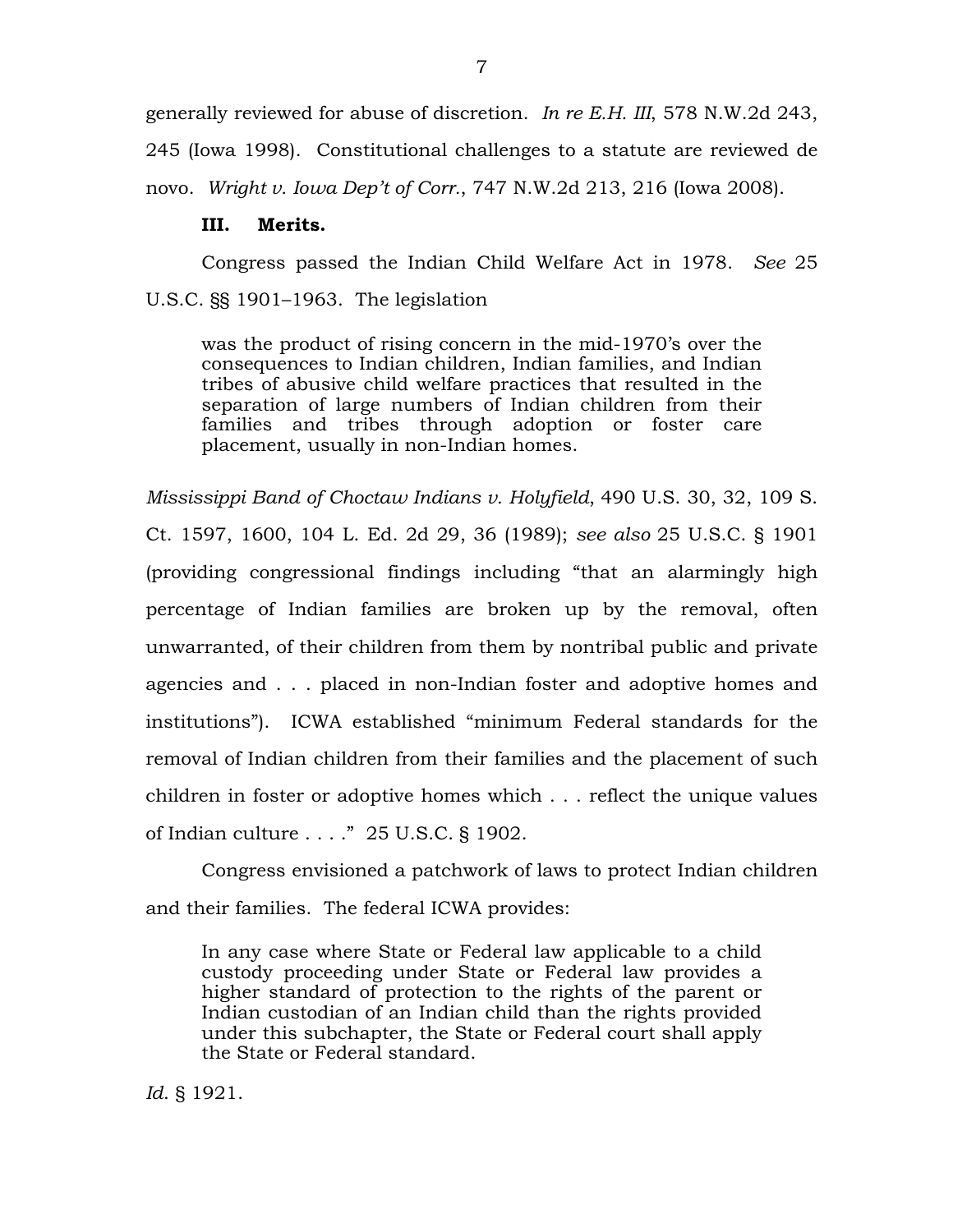Iowa passed its own ICWA in 2003. *See* Iowa Code §§ 232B.1– 232B.14. The stated purpose was "to clarify state policies and procedures regarding implementation of the federal Indian Child Welfare Act." *Id.* § 232B.2. The Iowa ICWA also extends additional rights to tribes.

 The present case tests the applicability of both the federal and Iowa ICWA to the voluntary termination of parental rights of an Indian child. The tribe alleges "blatant violations" of both Acts require this case be remanded to the juvenile court for proceedings in compliance with ICWA.

 ICWA applies to child custody proceedings involving an Indian child. *Id.* § 232B.4(1). An "Indian child" is an "unmarried person who is under age eighteen and is either (a) a member of an Indian tribe or (b) is eligible for membership in an Indian tribe and is the biological child of a member of an Indian tribe." 25 U.S.C. § 1903(4); *see In re A.W.*, 741 N.W.2d 793, 810 (Iowa 2007) (holding Iowa ICWA's definition of "Indian child" found in Iowa Code § 232B.3(6) was unconstitutional because it included ethnic Indians who were not eligible for tribal membership and thus constituted a racial classification which was not narrowly tailored to further a compelling government interest). A "child custody proceeding" is "a voluntary or involuntary proceeding that may result in an Indian child's adoptive placement, foster care placement, preadoptive placement, or termination of parental rights." Iowa Code § 232B.3(3); *see* 25 U.S.C. § 1903(1) (defining "child custody proceeding" in a similar manner). The parties agree Nairobi is an "Indian child." However, they disagree on when the first "child custody proceeding" took place.

**A. ICWA Placement Preferences.** The crux of the tribe's appeal is that it should have been given notice before custody of Nairobi

8 and 20 and 20 and 20 and 20 and 20 and 20 and 20 and 20 and 20 and 20 and 20 and 20 and 20 and 20 and 20 and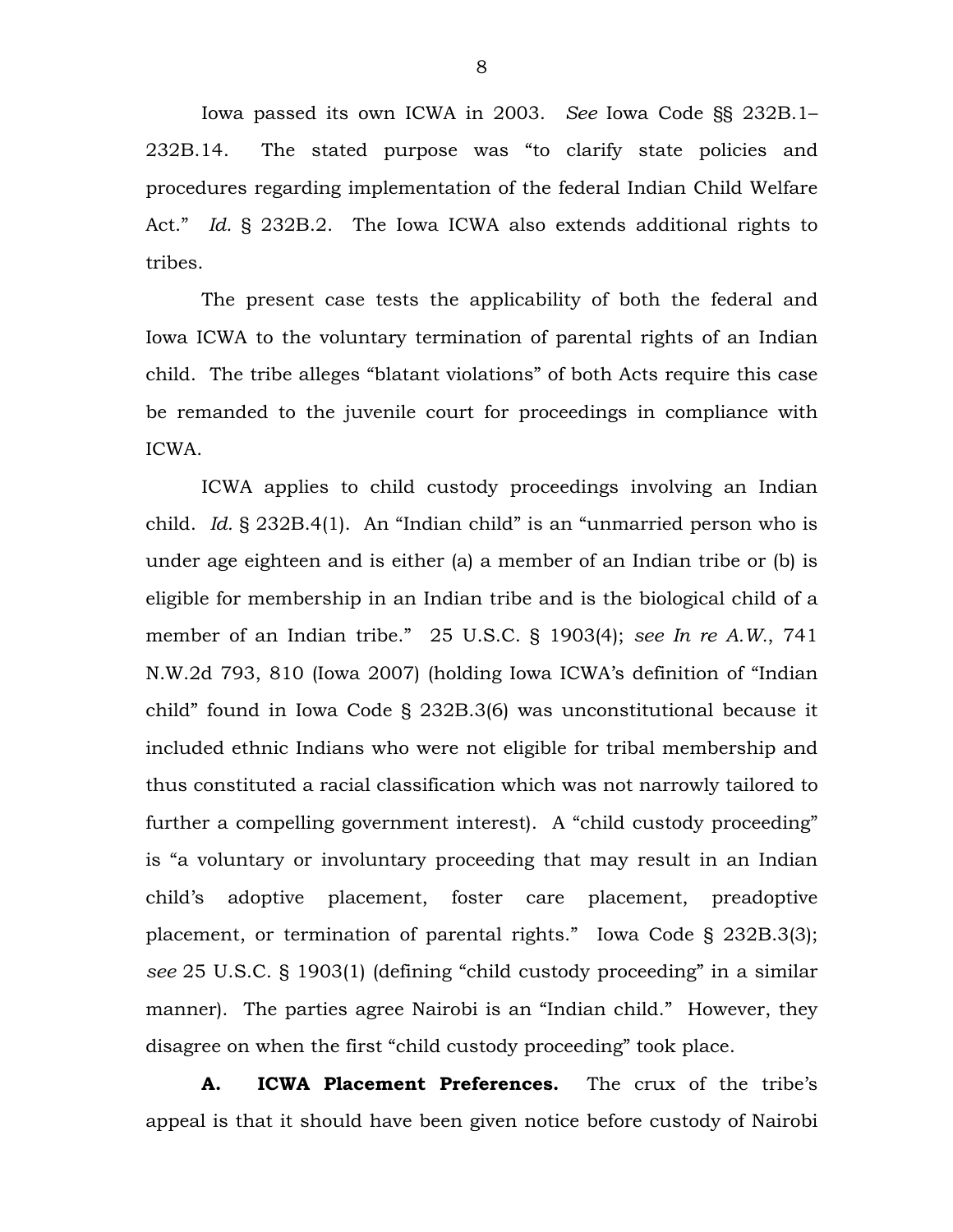was transferred to Buckmeier in order for the tribe to assert its right to preferred placement under the Iowa ICWA. Thus, we begin by analyzing the provisions for placement preferences under federal and Iowa ICWA.

The federal ICWA statute provides:

In any adoptive placement of an Indian child under State law, a preference shall be given, in the absence of good cause to the contrary, to a placement with (1) a member of the child's extended family; (2) other members of the Indian child's tribe; or (3) other Indian families.

25 U.S.C. § 1915(a). The statute provides similar placement preferences for foster care or preadoptive placements, which can likewise be circumvented for "good cause." *Id.* § 1915(b). "Good cause" is not defined in the statute but the Bureau of Indian Affairs issued nonbinding guidelines to assist state courts in applying the federal ICWA. In determining whether good cause exists to deviate from the placement preferences, the guidelines state:

(a) For purposes of foster care, preadoptive or adoptive placement, a determination of good cause not to follow the order of preference . . . shall be based on one or more of the following considerations:

(i) The request of the biological parents or the child when the child is of sufficient age.

(ii) The extraordinary physical or emotional needs of the child as established by testimony of a qualified expert witness.

(iii) The unavailability of suitable families for placement after a diligent search has been completed for families meeting the preference criteria.

(b) The burden of establishing the existence of good cause not to follow the order of preferences . . . shall be on the party urging that the preferences not be followed.

Guidelines for State Courts; Indian Child Custody Proceedings, 44 Fed.

Reg. 67,583, 67,594 (Nov. 26, 1979). Previously, we have said: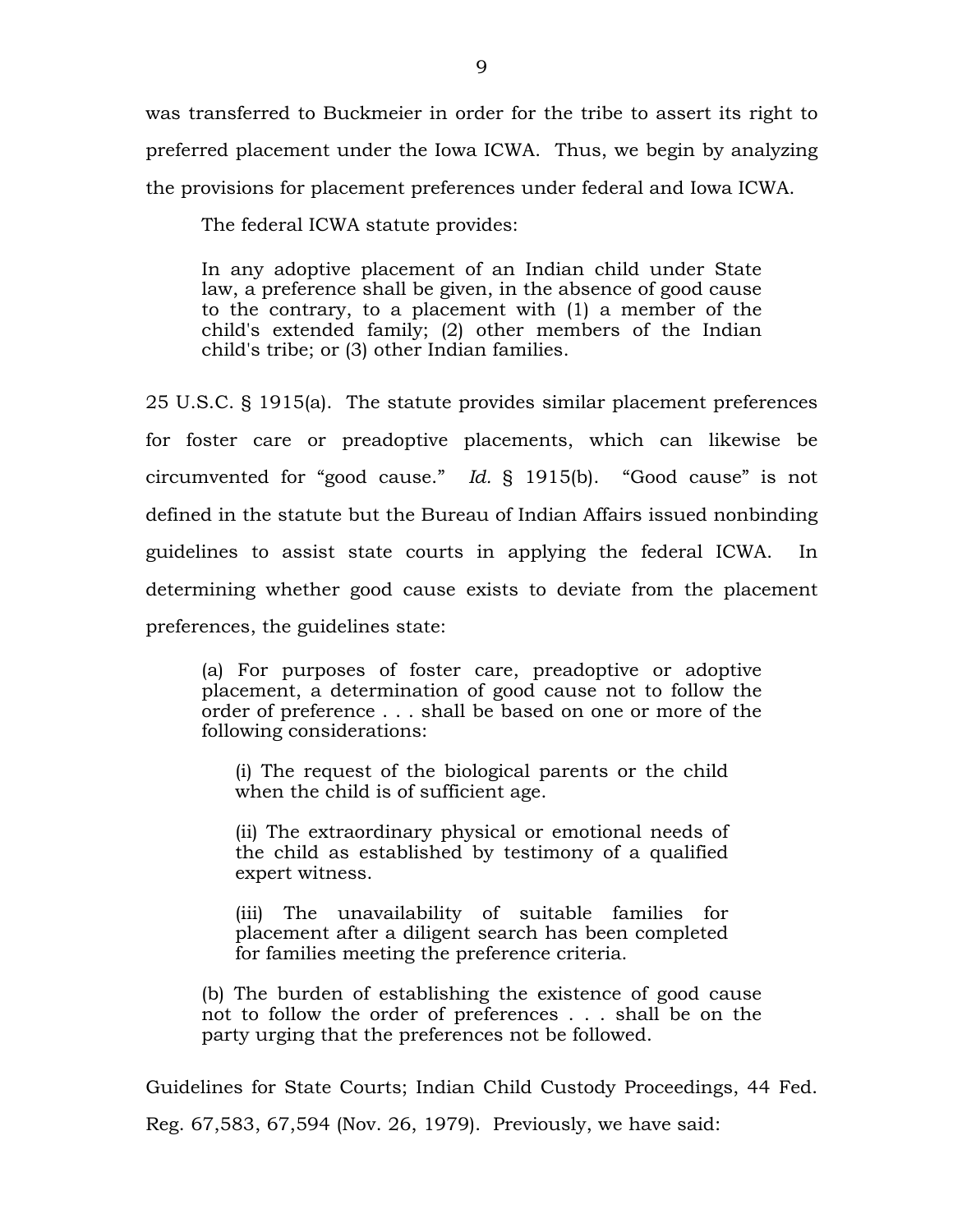"[G]ood cause" for deviating from the § 1915(b) preferences depends on a fact determinative analysis consisting of "many factors including, but not necessarily limited to, the best interests of the child, the wishes of the biological parents, the suitability of persons for placement, and the child's ties to the tribe."

*In re A.E.*, 572 N.W.2d 579, 585 (Iowa 1997) (quoting *In re Adoption of F.H.,* 851 P.2d 1361, 1363-64 (Alaska 1993)). Courts in other jurisdictions have found good cause to deviate from the placement preferences where the parent in a voluntary termination case expressed a desire to place her child with a non-Indian family. *See In re Adoption of Keith M.W.*, 79 P.3d 623, 630–31 (Alaska 2003); *In re Adoption of T.R.M.*, 525 N.E.2d 298, 313 (Ind. 1988); *In re Adoption of B.G.J.*, 133 P.3d 1, 10 (Kan. 2006).

However, a parent's request is not sufficient to deviate from the preferred placements under the Iowa ICWA. Iowa Code section 232B.9(1) states:

In any adoptive or other permanent placement of an Indian child, preference shall be given to a placement with one of the following, in descending priority order:

a. A member of the Indian child's family.

b. Other members of the Indian child's tribe.

c. Another Indian family.

d. A non-Indian family approved by the Indian child's tribe.

e. A non-Indian family that is committed to enabling the child to have extended family visitation and participation in the cultural and ceremonial events of the child's tribe.

The Iowa statute provides similar preferences for emergency removal, foster care, and preadoptive placement. Iowa Code § 232B.9(2). The tribe also has the discretion to establish a different order of placement preferences. *Id.* § 232B.9(5). The statute further states: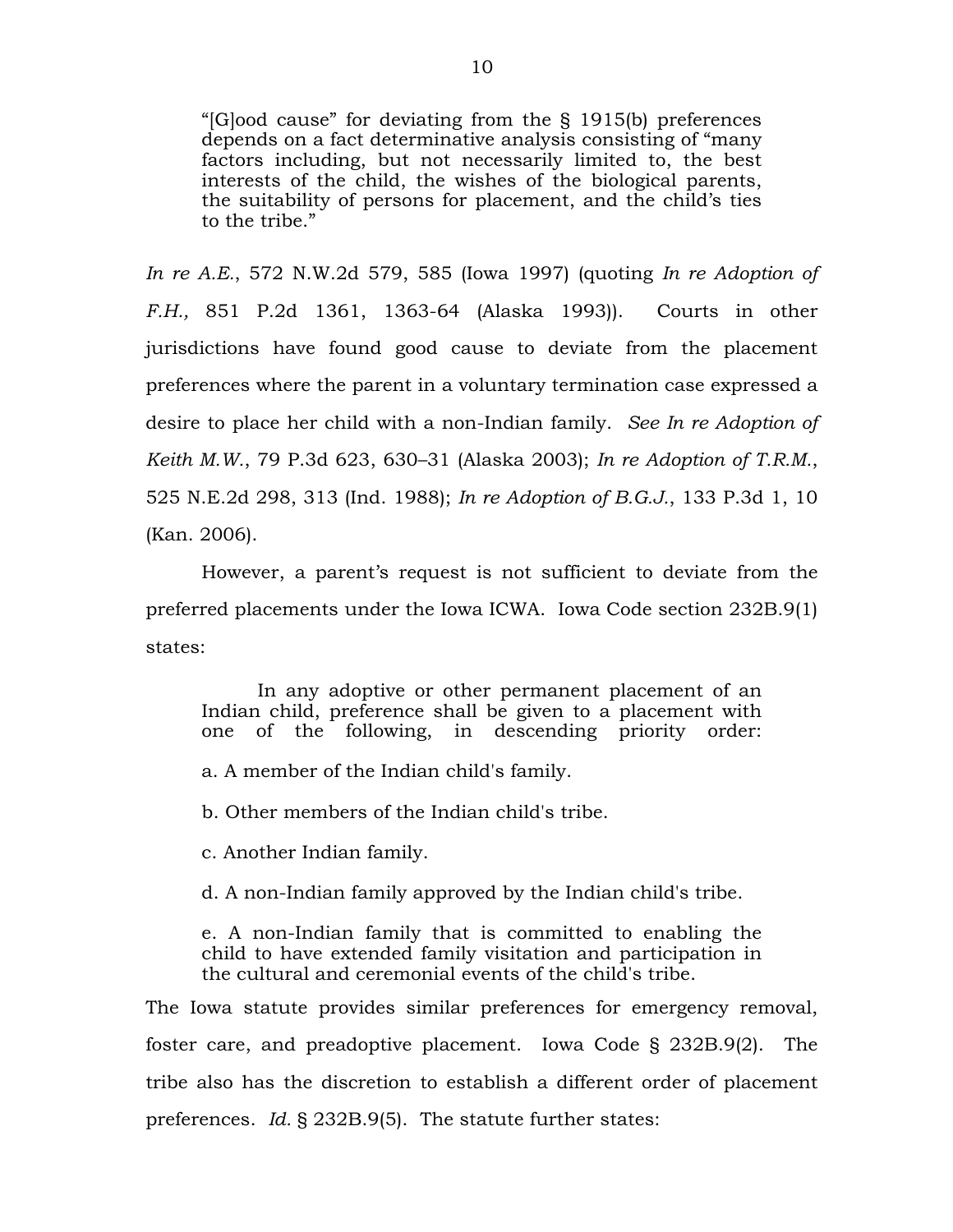Unless there is clear and convincing evidence that placement within the order of preference . . . would be harmful to the Indian child, consideration of the preference of the Indian child or parent or a parent's request for anonymity shall not be a basis for placing an Indian child outside of the applicable order of preference.

#### *Id.* § 232B.9(6).

We find such a high burden to deviate from the placement preferences in a voluntary termination violates substantive due process. Parents' interest in their children's care, custody, and control is " 'perhaps the oldest of the fundamental liberty interests recognized by [the Supreme Court].' " *Santi v. Santi*, 633 N.W.2d 312, 317 (Iowa 2001) (quoting *Troxel v. Granville*, 530 U.S. 57, 65–66, 120 S. Ct. 2054, 2060, 147 L. Ed. 2d 49, 56 (2000)).This court has recognized a fundamental right to parent under the Iowa Constitution. *Id.* at 316 (referring to article I, sections 1 and 9 of the Iowa Constitution). *"*[T]o withstand challenge under our state constitution, the infringement on parental liberty interests implicated by the statute must be 'narrowly tailored to serve a compelling state interest.' " *Id.* at 318 (quoting *State v. Klawonn,* 609 N.W.2d 515, 519 (Iowa 2000)).

The Supreme Court explained why the federal ICWA was enacted: "Congress was concerned not solely about the interests of Indian children and families, but also about the impact on the tribes themselves of the large numbers of Indian children adopted by non-Indians." *Holyfield*, 490 U.S. at 49, 109 S. Ct. at 1608–09, 104 L. Ed. 2d at 47. Assuming survival of the tribe is a compelling state interest, the Iowa ICWA preferred placement provisions as they apply to voluntary termination of parental rights violate due process because they are not narrowly tailored. The statute makes the rights of a tribe paramount to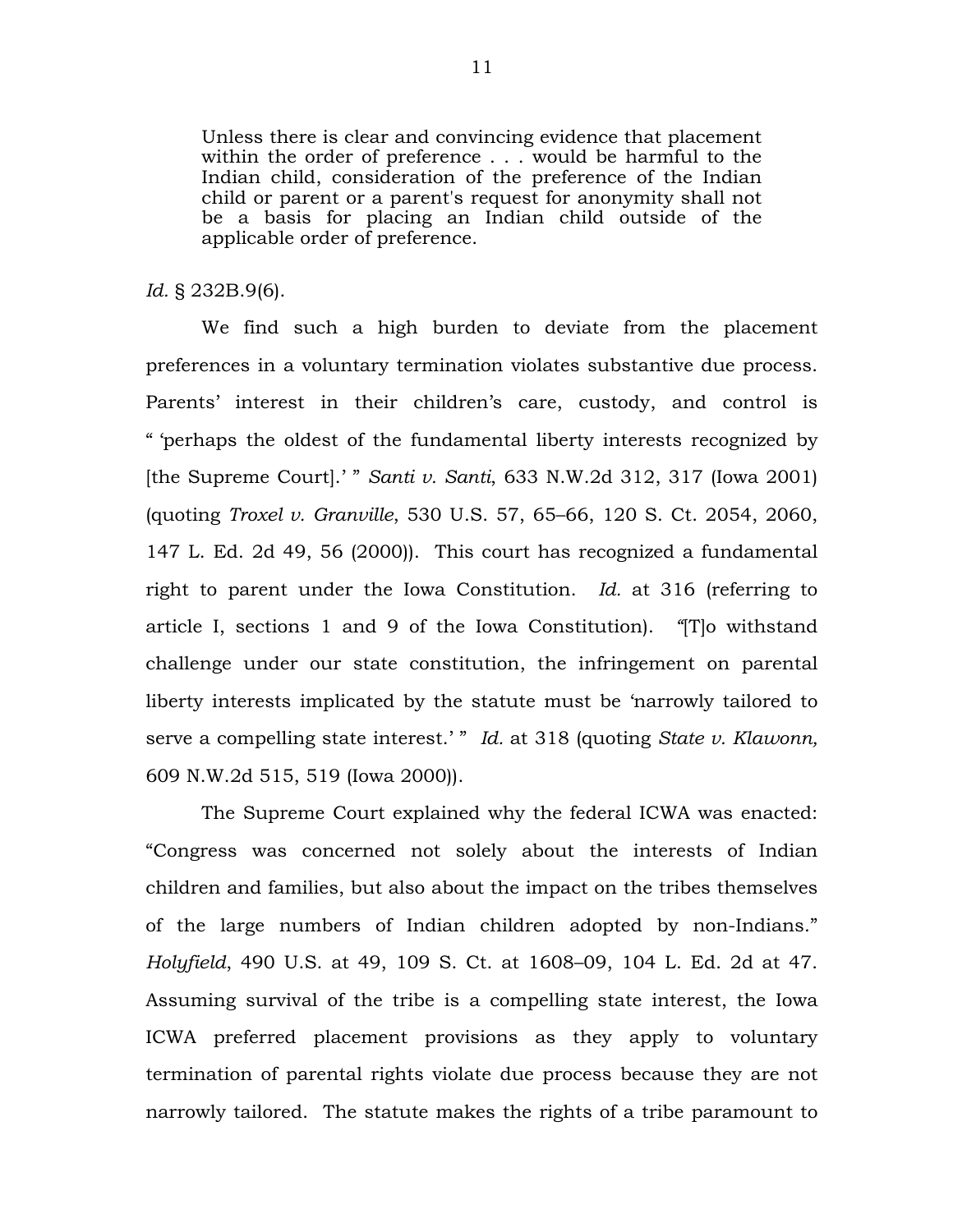the rights of an Indian parent or child even where, as in this case, the parent who is the tribal member has no connection to the reservation and has not been deemed unfit to parent.1 *See In re Baby Girl A.*, 282 Cal. Rptr. 105, 111 (Cal. Ct. App. 1991) (holding tribe's interest in voluntary adoption of child living off the reservation is not as great as parent's interest). Shannon's fundamental right to make decisions concerning the care of her child is not lessened because she intended to terminate her rights to Nairobi. In fact, under Iowa ICWA, Shannon had an absolute right to withdraw her consent to terminate her parental rights at any time before the entry of a final decree of termination and the child would have been returned to her. Iowa Code § 232B.7(3). Shannon was faced with an unintended pregnancy. A woman in her position has three choices: to keep the child, put the child up for adoption, or terminate the pregnancy. Such a decision is undoubtedly gut wrenching and will forever impact her as well as the unborn child. The State has no right to influence her decision by preventing her from choosing a family she feels is best suited to raise her child.2 Moreover, we do not believe the federal ICWA condones state law curtailing a parent's rights in this manner. Federal ICWA instructs courts to apply whatever law "provides a higher standard of protection to the rights of the parent or Indian custodian of an Indian child." 25 U.S.C. § 1921. It says nothing about laws providing a higher standard of protection to the tribe. While providing additional rights to the tribe is the prerogative of

 $\overline{a}$ 

<sup>1</sup> Shannon testified she does not have contact with anyone who lives on the reservation. She stated if she raised Nairobi, she would not expose the child to the tribe's culture or customs. It is not clear whether Shannon has ever lived on the reservation in California.

 $2$  Shannon certainly does not have an unfettered discretion to choose the adoptive family. The placement must be in the child's best interest. *See* Iowa Code § 600.8, 600.13(1)(*d*).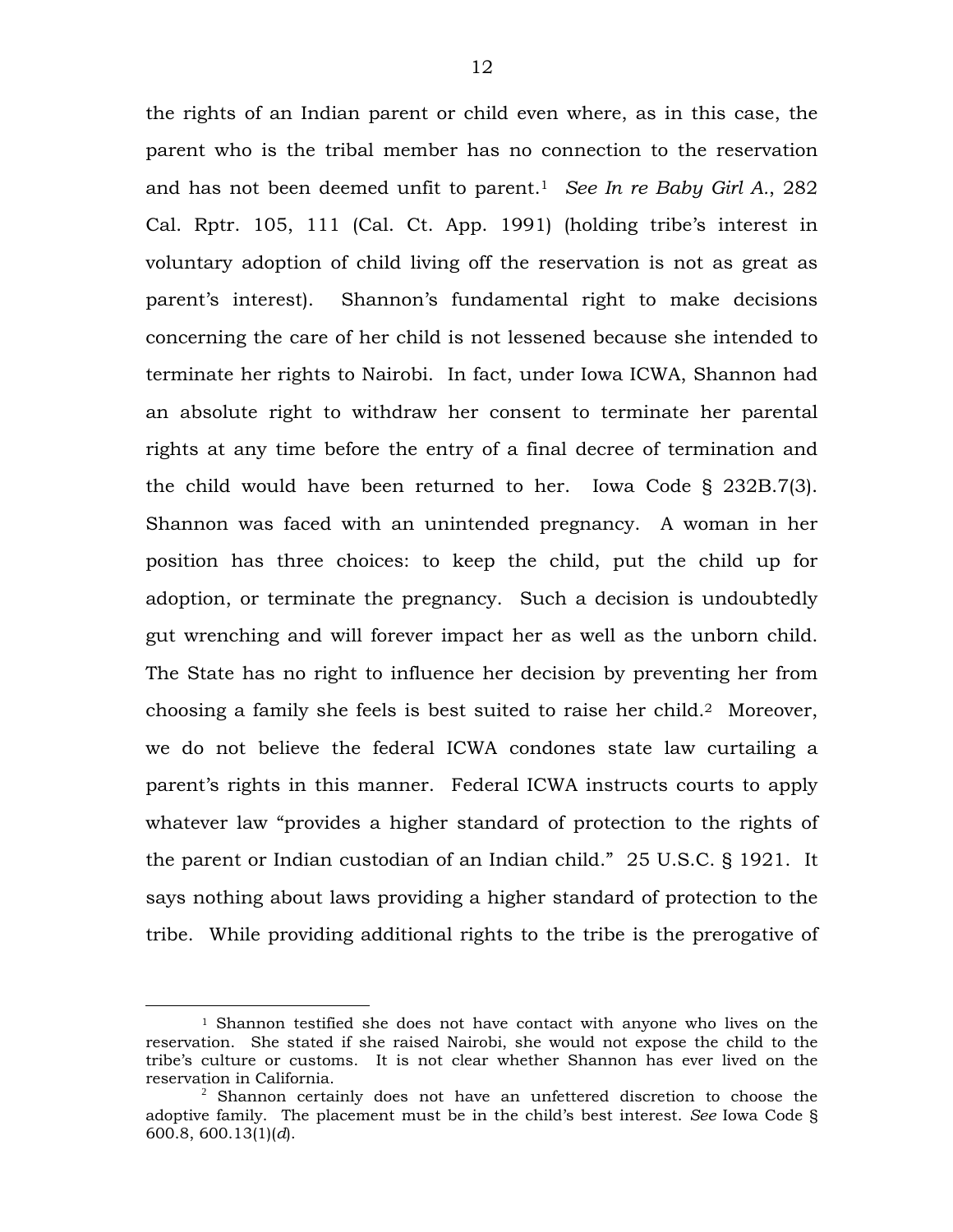the State, those rights may not come at the expense of the parent's or child's rights.

Because we find the Iowa ICWA placement preferences violate our state constitution when applied to a voluntary termination of parental rights, the federal ICWA placement preferences apply. In order to deviate from the federal placement preferences, the juvenile court was required to make specific findings supporting good cause. *See In re A.E.*, 572 N.W.2d at 585. Because the juvenile court did not make such findings, we remand in order for the appellees to have the opportunity to establish the existence of good cause not to follow the placement preferences in the preadoptive placement of Nairobi. *See* Iowa Code § 232B.3(13) (defining "preadoptive placement" to mean the "temporary placement of an Indian child . . . after the termination of parental rights, but prior to or in lieu of an adoptive placement").

The tribe requests we reverse all orders of the juvenile court except the order allowing the tribe to intervene. In other words, the tribe wishes to have the opportunity to also contest the foster care placement of Nairobi—i.e., the placement of Nairobi prior to the termination of Shannon's parental rights. Iowa Code section 232B.14(2)(*h*) states "[a] court of competent jurisdiction shall vacate a court order and remand the case for appropriate disposition for  $\ldots$  [a]ny other violation that is not harmless error, including but not limited to a failure to comply with 25 U.S.C. . . . § 1915 . . . ."

We find such a remedy unnecessary in light of the fact Shannon has never wavered in her decision to terminate her parental rights since her first court appearance.<sup>3</sup> It would serve no purpose to require the

 <sup>3</sup> <sup>3</sup> We disavow *In re J.W.*, 498 N.W.2d 417, 419–20 (Iowa Ct. App. 1993), to the extent it held failure to give adequate notice to a tribe divests the court of jurisdiction to terminate parental rights.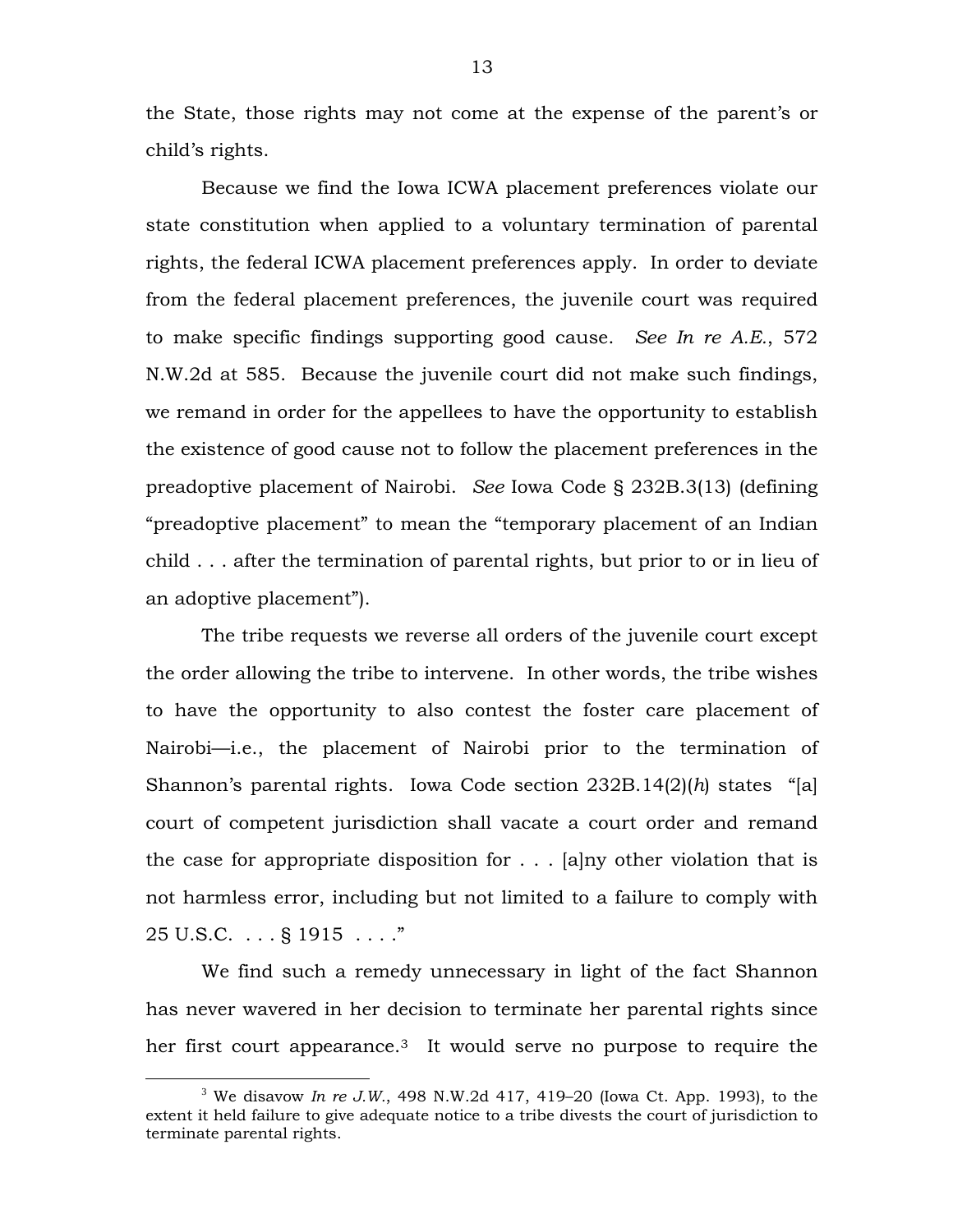juvenile court to terminate her parental rights all over again. Although we state below the tribe was entitled to notice before the foster care placement was made, we cannot undo what has already been done. *See In re A.M.H.*, 516 N.W.2d 867, 871 (Iowa 1994) ("Any error committed in granting the temporary ex parte order cannot now be remedied. We cannot go back in time and restore custody based on alleged errors in the initial removal order."). Nairobi deserves a permanent home as soon as possible. Thus, once the juvenile court determines preadoptive placement, Nairobi's adoption may follow. We now turn to the other issues raised by the tribe.

#### **B. Notice.**

The tribe also complains it did not receive proper notice of the first "child custody proceeding." Iowa ICWA provides:

In a voluntary child custody proceeding involving an Indian child, . . . the court shall establish in the record that the party seeking the foster care placement of, termination of parental rights to, or the permanent placement of, an Indian child has sent notice at least ten days prior to the hearing by registered mail, return receipt requested, to all of the following:

. . . c. Any tribe in which the child may be a member or eligible for membership.

*Id.* § 232B.5(8). *But see* 25 U.S.C. § 1912(*a*) (requiring notice to tribe only in an involuntary proceeding). " 'Child custody proceeding' means a voluntary or involuntary proceeding that may result in an Indian child's adoptive placement, foster care placement, preadoptive placement, or termination of parental rights." Iowa Code § 232B.3(3). The notice shall include, among other things, "[a] copy of the petition by which the proceeding was initiated" and inform the tribe of its "right to intervene in the proceeding." *Id.* § 232B.5(9).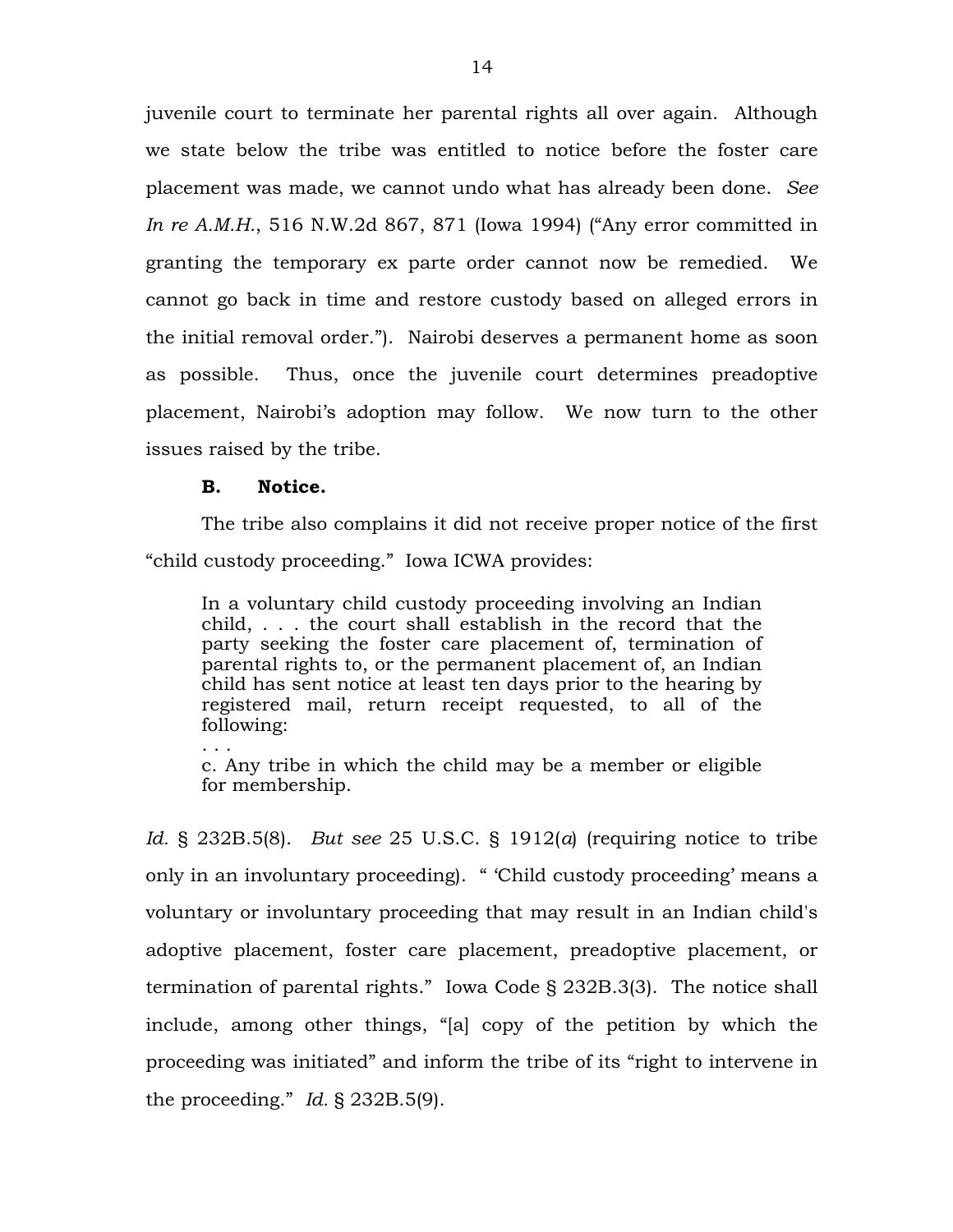The tribe contends the first "child custody proceeding" for which it was entitled to notice occurred on June 9 when Shannon signed the "release of custody" transferring custody of Nairobi to Buckmeier. However, the act of signing a "release of custody" does not constitute a "child custody proceeding." The release was obviously the first step toward terminating Shannon's parental rights to the child. *See Id.* § 600A.4(2)(*j*) (stating release of custody shall be followed by the filing of a petition for termination of parental rights). Nevertheless, there was no proceeding at this point. By referencing a "petition" and the "right to intervene in the proceeding," the legislature clearly intended to trigger the tribe's right to notice upon the filing of a petition to terminate Shannon's parental rights rather than when she signed the "release of custody." *See also Black's Law Dictionary* 1241 (8th ed. 2004) (defining a proceeding as a "hearing" before "a court or other official body" or "[a]ny procedural means for seeking redress from a tribunal or agency"). Thus, the tribe was not entitled to notice before Shannon signed the "release of custody."

The tribe also contends a "child custody proceeding" occurred on June 16 which entitled it to notice. On June 16, Buckmeier filed her petition to terminate Shannon's parental rights and obtained an order appointing Buckmeier as Nairobi's custodian. Shannon appeared before the juvenile court on June 19 and voluntarily consented to the termination of her parental rights as well as the release of custody of Nairobi to Buckmeier.4 The tribe contends the June 16 order resulted in a "foster care placement" which required Buckmeier to send the tribe

 $\overline{a}$ 

<sup>4</sup> Contrary to the tribe's assertion, we find Shannon's initial consent to terminate her parental rights was valid. Her written consent, executed more than ten days after Nairobi's birth, was filed along with a written verification by the juvenile court which certified Shannon's decision was voluntary and fully informed. *See* 25 U.S.C. § 1913(*a*); Iowa Code § 232B.7(1).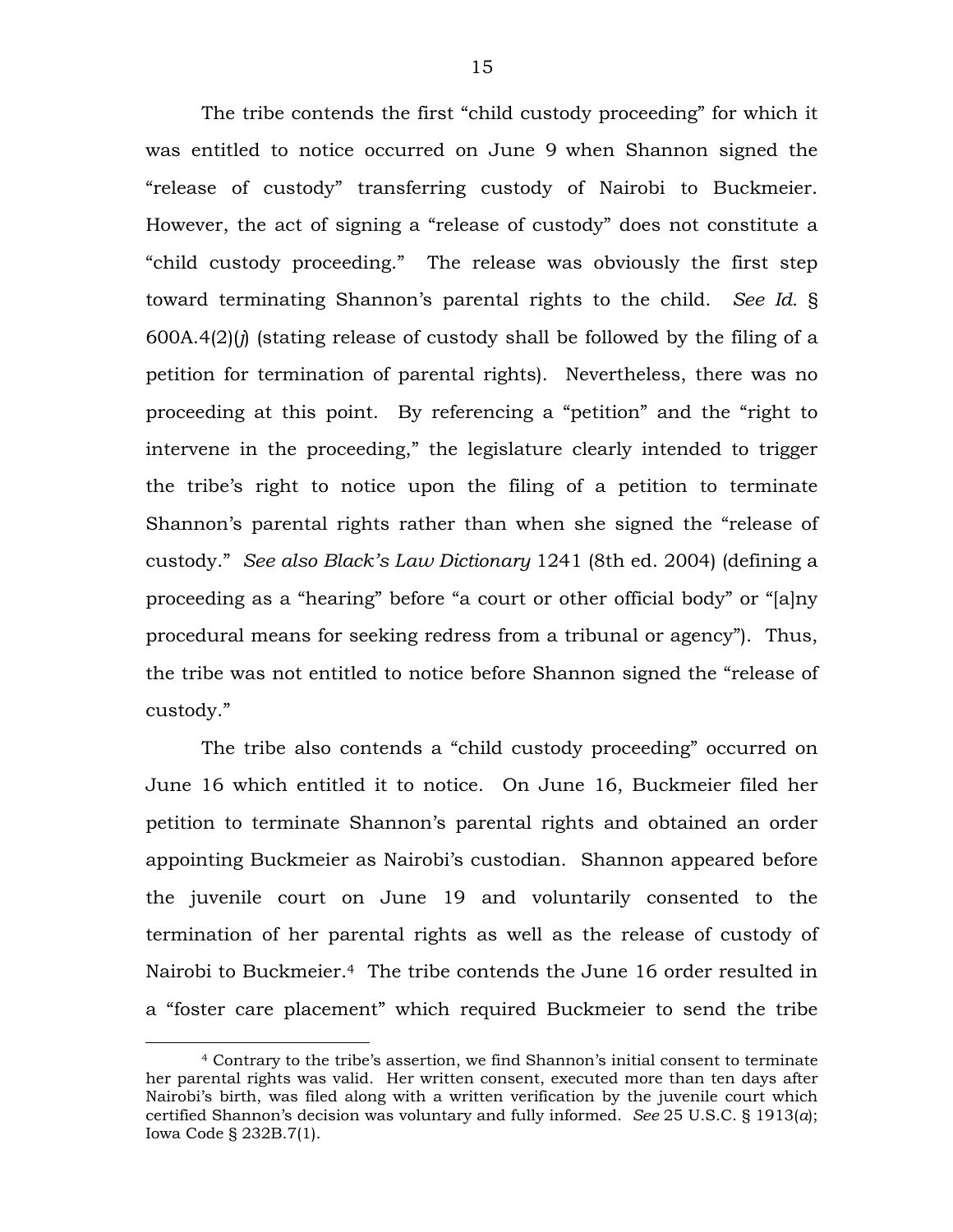notice at least ten days beforehand. *See* Iowa Code § 232B.5(8) (requiring the party seeking foster care placement of Indian child to send notice at least ten days prior to the hearing).

"Foster care placement" means the temporary placement of an Indian child in an individual or agency foster care placement or in the personal custody of a guardian or conservator prior to the termination of parental rights, from which the child cannot be returned upon demand to the custody of the parent or Indian custodian but there has not been a termination of parental rights.

*Id.* § 232B.3(4).

 Shannon argues the June 16 order did not result in a "foster care placement" because Nairobi could have been returned to her upon demand. She notes Iowa Code section 232B.7(3) states:

In a voluntary proceeding for termination of parental rights to, or adoptive placement of, an Indian child, the consent of the parent may be withdrawn for any reason at any time prior to the entry of a final decree of termination or adoption, as the case may be, *and the child shall be returned to the parent*.

(Emphasis added.) Although this provision allows a parent to reclaim an Indian child for any reason up to the voluntary termination of parental rights, we do not interpret it to mean a child shall be returned upon demand. A parent choosing to withdraw his or her consent would have to petition the court and formally withdraw the consent before the child would be returned to the parent. *See* Guidelines, 44 Fed. Reg. at 67,594 (stating withdrawing consent requires filing an instrument executed under oath by parent stipulating intention to withdraw consent). We agree with the tribe the June 16 order resulted in a foster care placement which required Buckmeier to send the tribe notice ten days beforehand.

 Buckmeier did not mail the tribe notice until June 20. The tribe claims the lack of formal notice ten days before the court appointed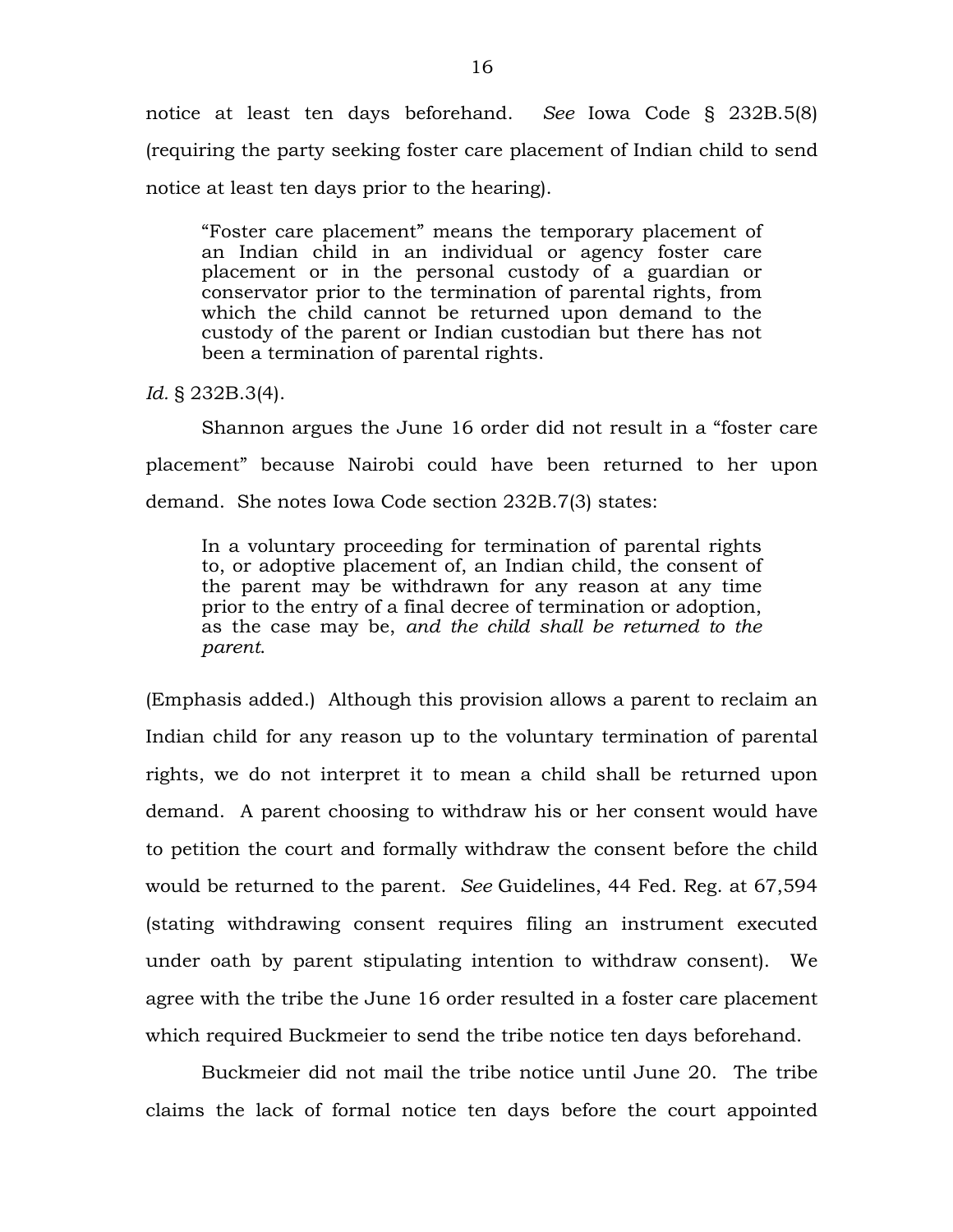Buckmeier as custodian deprived the tribe of the opportunity to meaningfully participate in the proceedings and "advise the court that there were ICWA preferred placements available within the Tribe." The tribe claims all orders filed before it received notice should be vacated. *See id*. § 232B.14(2)(*a*) (stating "[a] court of competent jurisdiction shall vacate a court order and remand the case for appropriate disposition for . . . failure to notify an Indian parent, Indian custodian, or Tribe"). As we have already stated, such action is not necessary. On remand, the tribe will be given the opportunity to be heard regarding Nairobi's preadoptive placement.

**C. Pro se representation.** The tribe complains the juvenile court erred by preventing Steele to act as a non-lawyer representative of the tribe at the November 1 hearing. The federal and state ICWA are silent on whether the tribe may appear in court through a non-lawyer representative. As a general rule, Iowa requires businesses to appear only by lawyer, while a natural person may appear for himself. *Hawkeye Bank & Trust v. Baugh*, 463 N.W.2d 22, 25 (Iowa 1990). Whether a tribe may represent itself in court is an issue of first impression. For the reasons that follow, we believe a tribe should be permitted to represent itself in ICWA proceedings. We need not determine whether such a right should extend to other types of cases.

The court of appeals of Oregon addressed this issue in *State ex rel. Juvenile Department of Lane County v. Shuey*, 850 P.2d 378 (Or. Ct. App. 1993). There, the court found Oregon's statute requiring groups and associations be represented by a lawyer was incompatible with the tribe's right to intervene in ICWA cases. *Shuey*, 850 P.2d at 381. It stated "[t]ribal participation in state custody proceedings involving tribal children is essential to effecting the purposes of the ICWA." *Id.* Because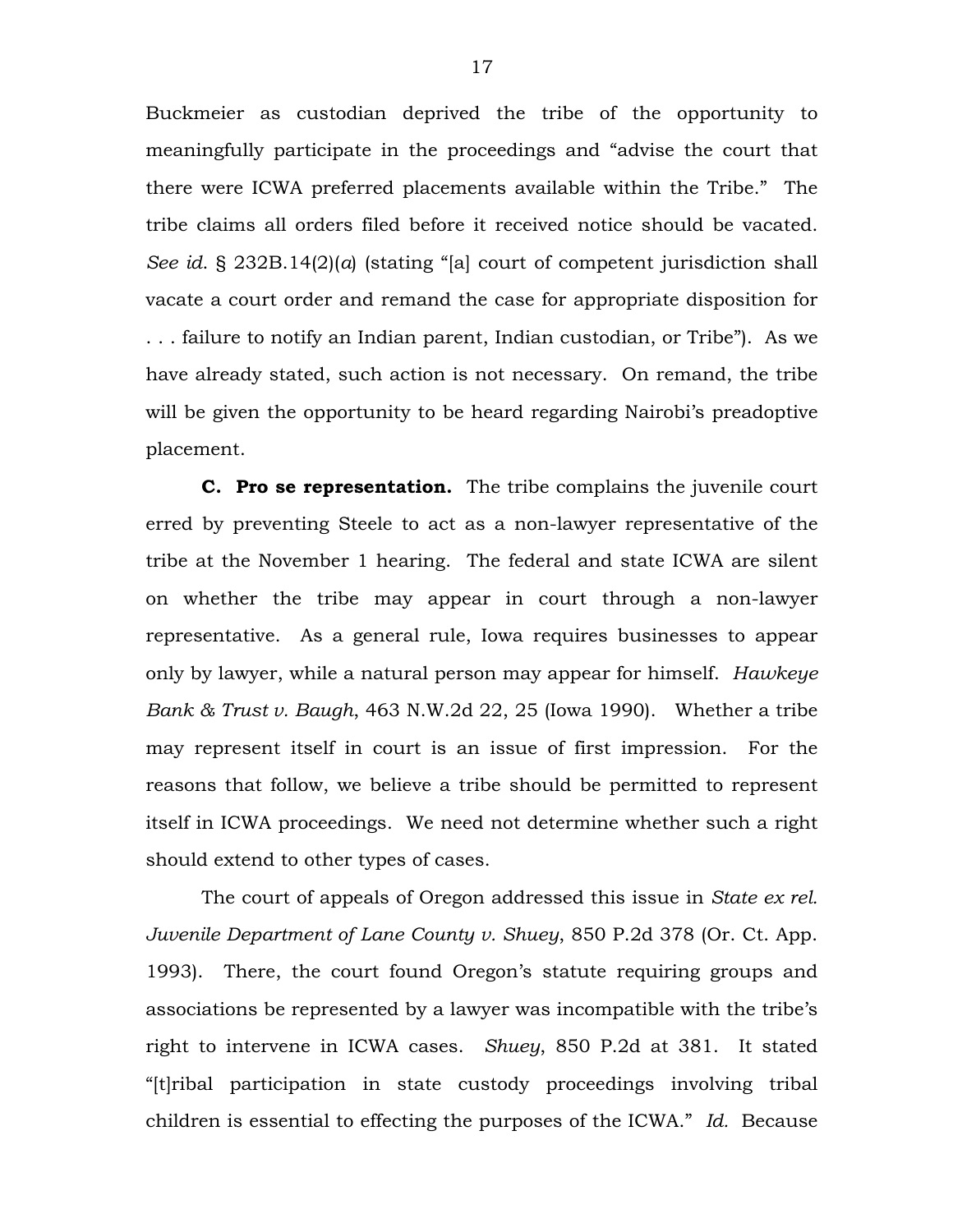"[t]he state's interest in adequate representation and compliance with procedure and protocol in general cannot compare with a tribe's interests in its children and its own future existence," the court found the tribe may represent itself in ICWA proceedings. *Id.* We agree.

Moreover, tribes are inherently different than business organizations. *Fraas Survival Sys. Inc. v. Absentee Shawnee Econ. Dev. Auth.*, 817 F. Supp. 7, 10 (S.D.N.Y. 1993). "[A]n Indian tribe's status is a distinctive combination of sovereignty and dependency–it is at once an independent nation and a ward of the state." *Id.* The "tribe's status as a partially sovereign nation merits respect based on an expectation of responsible interaction with other sovereigns." *Id.* We must also be sensitive to the economic hardship that would occur if we were to require tribes to hire lawyers in ICWA matters. *Id.* at 11*.* Many tribes lack the resources for legal representation. Therefore, we hold a non-lawyer tribal member may represent the tribe in ICWA proceedings as long as the representative can demonstrate he or she is authorized to speak on behalf of the tribe.

Steele presented the juvenile court with a tribal resolution authorizing her to represent the tribe in the custody proceedings involving Nairobi. Thus, on remand Steele shall be allowed to fully participate in further proceedings.

**D.** Telephonic participation. The tribe contends the juvenile court erred by refusing to allow the tribe to participate by telephone in the November 1 hearing. We find the juvenile court did not abuse its discretion in overruling the tribe's motion to participate telephonically. An abuse of discretion is only found when a court exercises "its discretion on grounds or for reasons that are clearly untenable or to an extent that is clearly unreasonable." *Baker v. City of Iowa City*,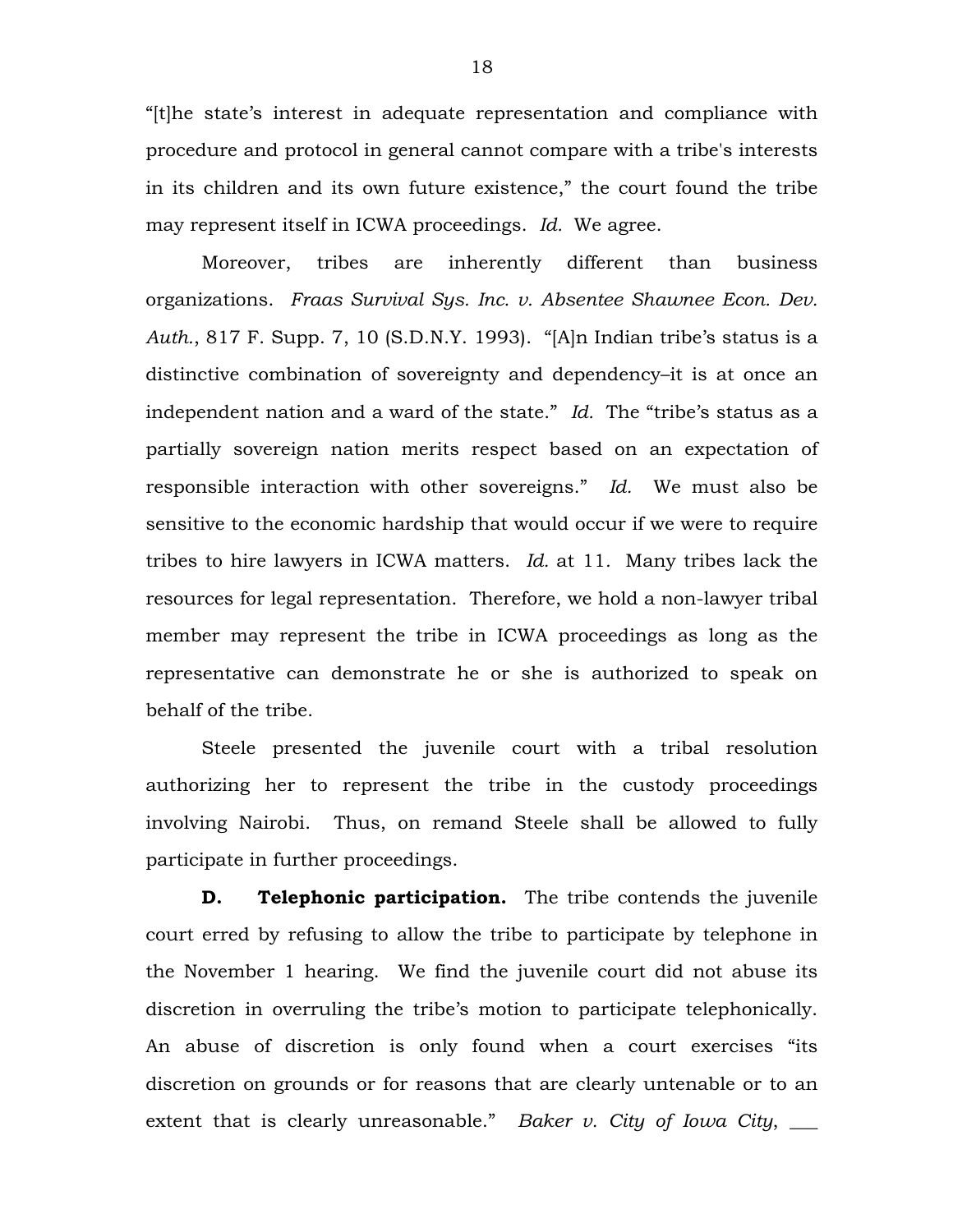N.W.2d \_\_\_, \_\_\_ (Iowa 2008).The juvenile court's decision to deny the tribe's motion because the tribe failed to make a timely request to appear by telephone was well within its discretion. Nevertheless, we encourage juvenile courts to allow tribes to participate by telephone, particularly where the tribe is located out-of-state.

**E. Expert witness testimony.** The tribe complains the juvenile court erred by allowing Denney to testify at the parental rights termination hearing when he was not timely disclosed as a witness and was not qualified as an ICWA expert. Denney testified he was employed by the Santee Sioux Nation as an ICWA specialist. He testified briefly to a conversation he had with Shannon. They discussed Shannon's knowledge of ICWA and her reasons for terminating her parental rights to Nairobi. Denney testified it was his opinion Shannon's decision was both informed and voluntary.

The Iowa ICWA requires expert witness testimony in some circumstances:

In considering whether to *involuntarily* place an Indian child in foster care or to terminate the parental rights of the parent of an Indian child, the court shall require that qualified expert witnesses with specific knowledge of the child's Indian tribe testify regarding that tribe's family organization and child-rearing practices, and regarding whether the tribe's culture, customs, and laws would support the placement of the child in foster care or the termination of parental rights on the grounds that continued custody of the child by the parent or Indian custodian is likely to result in serious emotional or physical damage to the child.

Iowa Code § 232B.10(2) (emphasis added). Similarly,

[a]n adoptive placement of an Indian child shall not be ordered in the absence of a determination, supported by clear and convincing evidence including the testimony of qualified expert witnesses, that the placement of the child is in the best interest of the child.